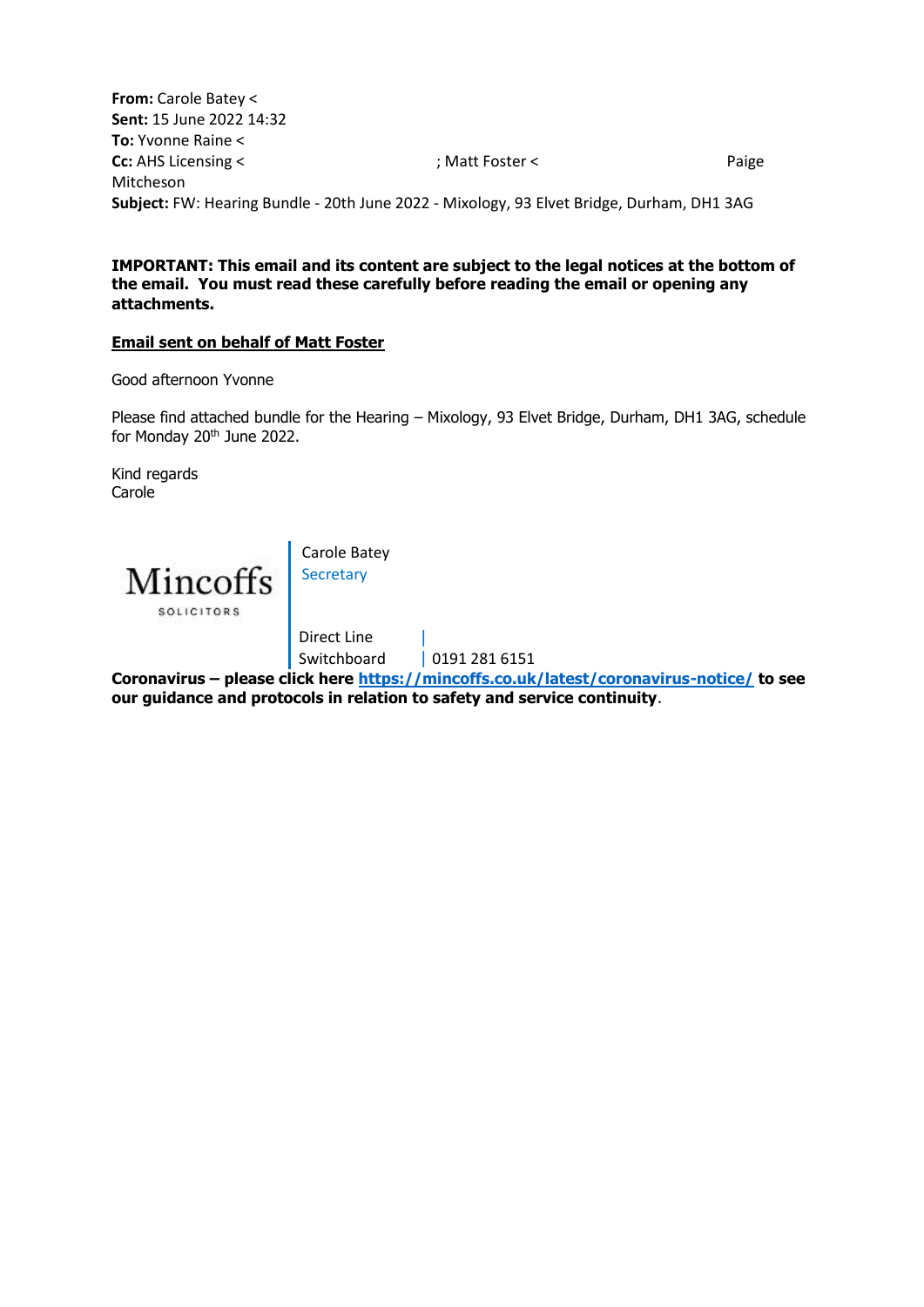Hearing before the Members of the Statutory Licensing Sub-**Committee** 

Monday 20<sup>th</sup> June 2022 9:30am Committee Room 2, County Hall, Durham

Mixology, 93 Elvet Bridge, Durham, DH1 3AG

# **Applicants Information**

| No.                      | <b>Document</b>                                                     | Page    |
|--------------------------|---------------------------------------------------------------------|---------|
|                          | Operating Schedule – some more information about<br>the application | $2 - 3$ |
|                          |                                                                     |         |
| $\overline{\phantom{0}}$ | Mixology – Cocktail list                                            | $4 - 5$ |
| 3                        | Map of the Area with some nearby premises                           | 6       |
| 4                        | List of nearby premises, with hours and activities                  |         |

# **INDEX**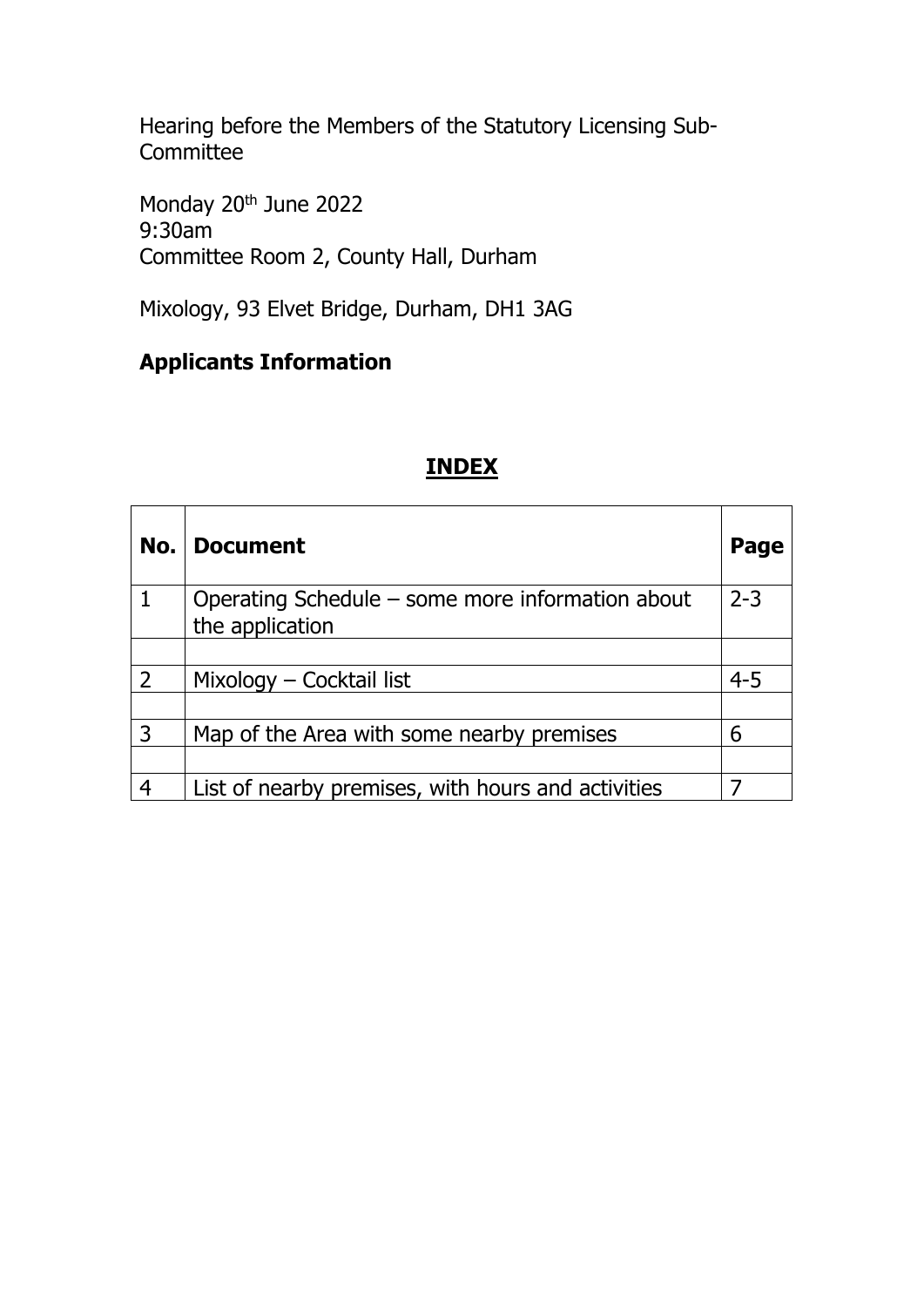### **Mixology**

#### **Hours and activities**

Opening Hours: 07:00 to 00:00 Sun to Thurs and 07:00 to 01:00 Fri/Sat Sale of Alcohol: 11:00 to 00:00 Sun to Thurs and 11:00 to 01:00 Fri/Sat Late Night Refreshment: 23:00 to 00:00 Sun to Thurs and 23:00 to 01:00 Fri/Sat.

#### **Management Team**

#### **R Khorami**

Originally from , where he helped run the family restaurant, Mr Khorami has been working in the bar and restaurant sector in the UK for the past 7 years and is a trained chef (although he reckons he can make a pretty good cocktail). He is a personal licence holder and holds an SIA badge. In addition to having ran restaurants and kitchens he has also ran door security, has been a head doorman and enjoys good working relationships with the Police and the Council in Durham. He has wanted to open Mixology as a concept since before lockdown, but the time wasn't right. He looked at this concept as representing the type of venue that he would like to frequent. A quiet and stylish venue where you can enjoy a drink or a coffee with friends.

He is involved in one other premises in Durham called 19 Twenty. This is a food centric business where music and entertainment is an accompaniment, and later on the premises is more of a bar. It's an entirely different concept to what is proposed here.

#### **B Botham – DPS**

Mr. Botham has been a mixologist for the past 20 years. He has worked in numbered premises and set up his own mobile cocktail bar business in 2006, delivering lessons and attending events. He sold that in 2016, moving into the development of group holiday lets, whilst still consulting as a mixologist and delivering training. In 2017 he bought a bar in Spain which he operates for three years. He returned to the UK when Covid hit and sold his bar in Spain.

Since 2019 he has been consulting as a mixologist and working between Whitby and York. He has also worked around the world teaching people mixology, service delivery, advising on bar design and setting up new businesses.

His role in Mixology is to manage the premises and train the staff and set up the business and bar. He has a very detailed and in depth knowledge of mixology and the drinks business. He is also employed as the manager, brand ambassador and DPS.

#### **The premises**

The premises, as the name suggests, will specialize in cocktails and the dark art of mixing the perfect drink. A menu of drinks is attached. There will be a core of over 20 drinks to start with, although there will be ingredients for many more. This will be the main focus of the business, but there will be room at the bar for draft and bottled products. There will be a core range of wines and fizz. This will not be an environment in which drinks are rushed and the whole process of mixing drinks takes time. This is not a venue selling cheap drinks, trebles, jugs of Woo Woo or fish bowls with straws! We may be offering a late bar, but it's not a loud bar. We want to create the ambience of a restaurant in a cocktail bar.

The target market for the premises is locals, young professionals and a more mature clientele who are happy to pay upwards of £9 for a cocktail. The price point will be closer to what you would pay in a restaurant or high class hotel. We won't have a DJ playing overpowering music and customers will be able to talk in comfort. That is why regulated entertainment was not included in our application, and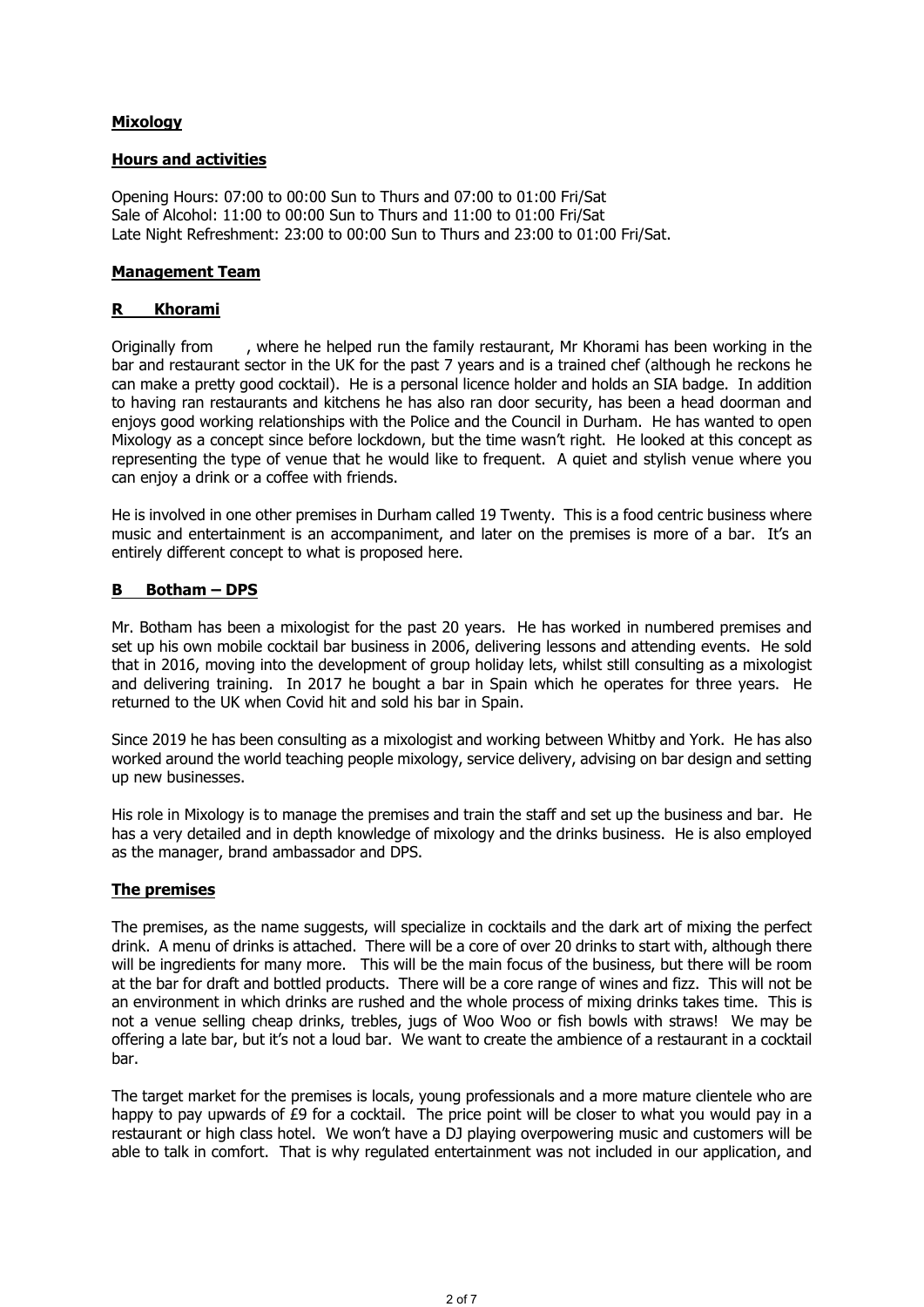is not a focus of the business. The business is to be based around creating a relaxed ambience to experience high quality drinks.

There is currently no set occupancy for the premises and that will follow with the fire risk safety assessment. The plan for downstairs is that it will be a mix of standing and seated service, which will serve transient drinkers stopping off before moving deeper into town. There will also be some seating. It will also operate as a staging area for customers who have booked tables upstairs. Upstairs will be seated, and table service will be encouraged. It will be an area for customers to spend a few hours, and to enjoy uninterrupted social time with friends and family over drinks delivered to their table.

The premises will have different trading periods. The premises will open for coffees and snacks during the day. There will be no substantial meals or even sandwiches, but there will be baked goods, scones and cakes to accompany coffees, teas and other drinks. There is no outside area at the rear of the premises with permitted use, but Durham has encouraged the use of the front of other premises along Elvet Bridge for street cafes, and that would be something we would also look to utilize during the day.

The premises is at the edge of a busy area in Durham, and whilst it will be starting point for some, we are looking to develop a loyal clientele wishing to spend the evening with us. We expect those sitting upstairs will stay longer and those downstairs will move on. During the day, we expect to trade the downstairs mostly, and keep upstairs as an overflow, or possibly a space for flexible working?

We are looking to develop an environment in which customers can talk in comfort, without over powering music. Music at the premises will be background in nature and incidental. It will never be at a level where customers can't talk in comfort. So people leaving the premises won't be shouting because of the effect of loud music upon their hearing during their stay.

All serving staff will undergo intensive training. Training for bar staff will be 4-6 weeks and will be carried out by Mr. Botham. It will take that long because there will be a great deal of knowledge and training to impart on delivery, service, ingredients and bar keeping. These will be full time roles. The bar will have room for 2 or 3 people at a maximum. Waitresses will serve the tables upstairs, and their training will be about two weeks. They will need the knowledge of the drinks menu so that they can advise and know what they are selling, but not all of the detail as to how to make the drinks. These will be jobs ideally suited to students. Initially there will be 4 to 5 members of staff, not including Mr Khorami or Mr. Botham.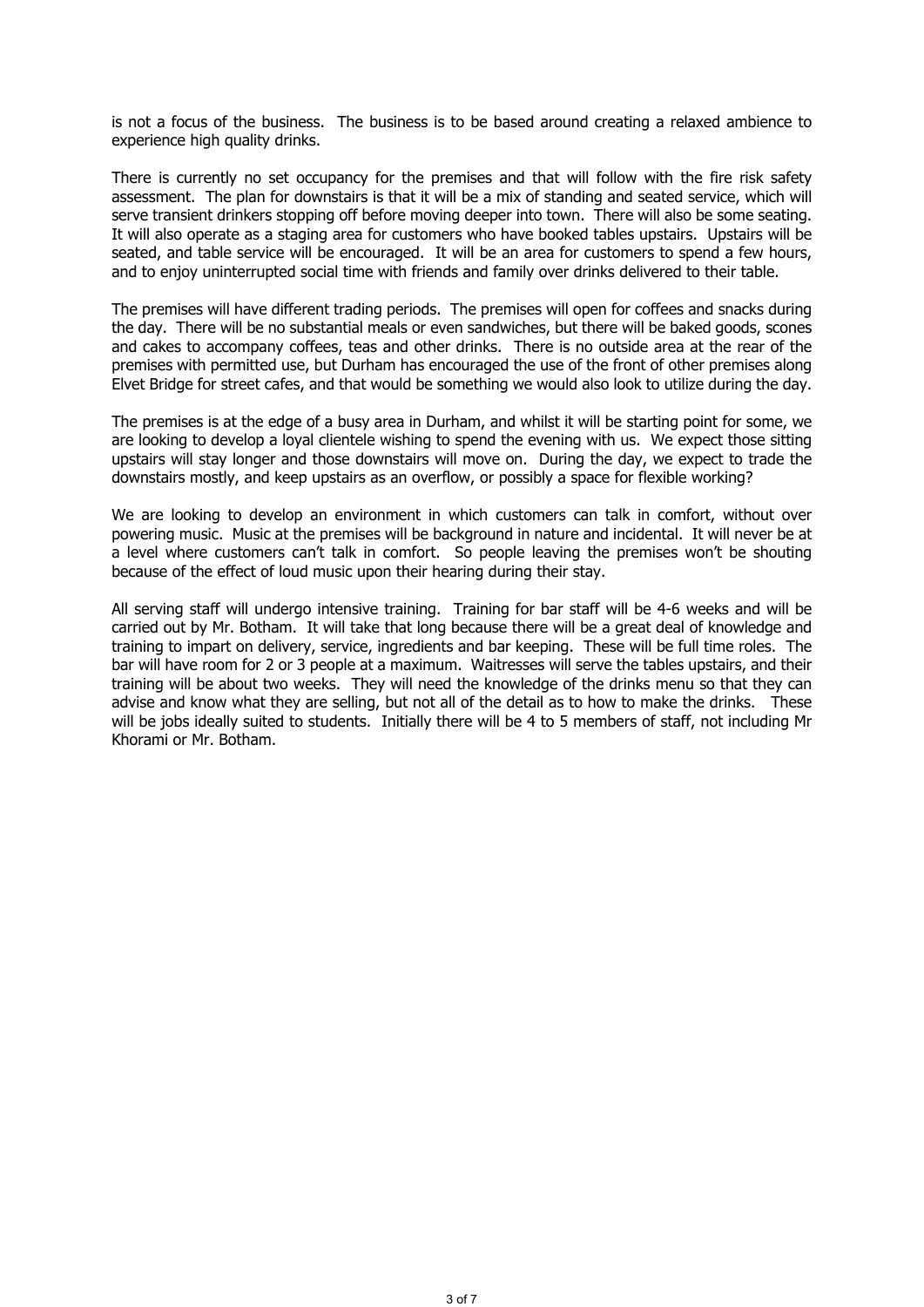*Mixology Cocktail List*

- 1. Tom Collins Gin. Lemon juice. Sugar. Soda. (Strawberry, passion fruit & raspberry available)
- 2. French Martini Vodka. Champord. Pineapple juice.
- 3. Mojito Rum. Mint. Lime. Sugar. Soda. (Strawberry, passion fruit & raspberry available)
- 4. Sours Amaretto, Midori, whiskey or brandy with lemon juice and sugar.
- 5. Daiquiri Rum. Lime. Sugar. (Strawberry, passion fruit & raspberry available)
- 6. Dank & Stormy Dark Rum. Lime. Ginger Beer. Bitters.
- 7. Long Island Iced Tea Vodka. Rum. Gin. Triple Sec. Lemon. Sugar. Cola.
- 8. White Russian Vodka. Kahlua. Oat Milk (vegan) (Milk & cream available)
- 9. June Bug Midori. Banana. Malibu. Lemon. Pineapple.
- 10. Pina Colada Malibu. Rum. Coconut. Pineapple. Oat Milk. (Vegan)
- 11. Porn Star Martini Vanilla Vodka. Passoa. Passion Fruit. Lemon. Pineapple with fizz on the side.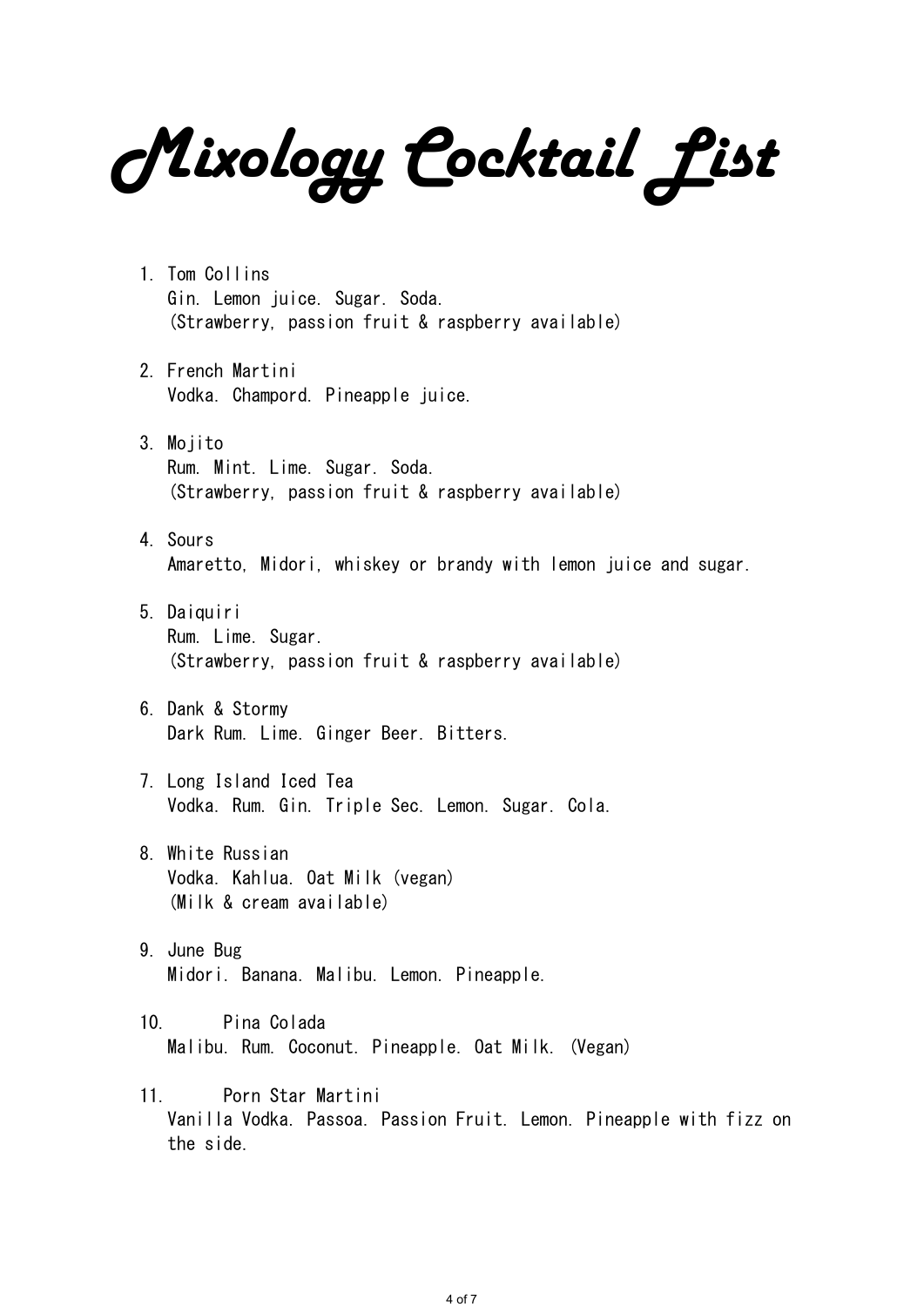- 12. Mai Tai Dark Rum. Gold Rum. Triple Sec. Orgeat. Sugar. Lime.
- 13. Kentucky Smash Bourbon. Liquor 43. Mint. Maple Syrup. Lemon.
- 14. Sloe Gin Bramble Sloe Gin. Mure. Lemon. Sugar. Aquafaba. (Vegan)
- 15. Caipirinha Cachaca. Lime. Sugar. (Strawberry, passion fruit & raspberry available)
- 16. Espresso Martini Vodka. Kahlua. Espresso Coffee. Sugar.
- 17. English Garden Gin. Elderflower. Lemon. Mint. Cucumber. Apple Juice.
- 18. Old Fashioned Bourbon or Spiced Vanilla Rum. Maple Syrup. Orange Bitters. Orange Zest
- 19. Zombie 4 Rums! Cherry. Apricot Brandy. Lime. Pineapple. Grenadine. Burning Passion Fruit!
- 20. Margarita Tequila. Cointreau. Lime. Sugar
- 21. Negroni Gin. Campari. Sweet Vermouth. Orange Zest
- 22. Signature Southern Comfort, peach schnapps. Peach bitters. Mint. Sugar. Ginger ale.
- 23. Peach crush Vodka. Peach schnapps. Lemon. Sugar. Cranberry juice.
- 24. Bramble Gin. Lemon. Sugar. Crème de Mure.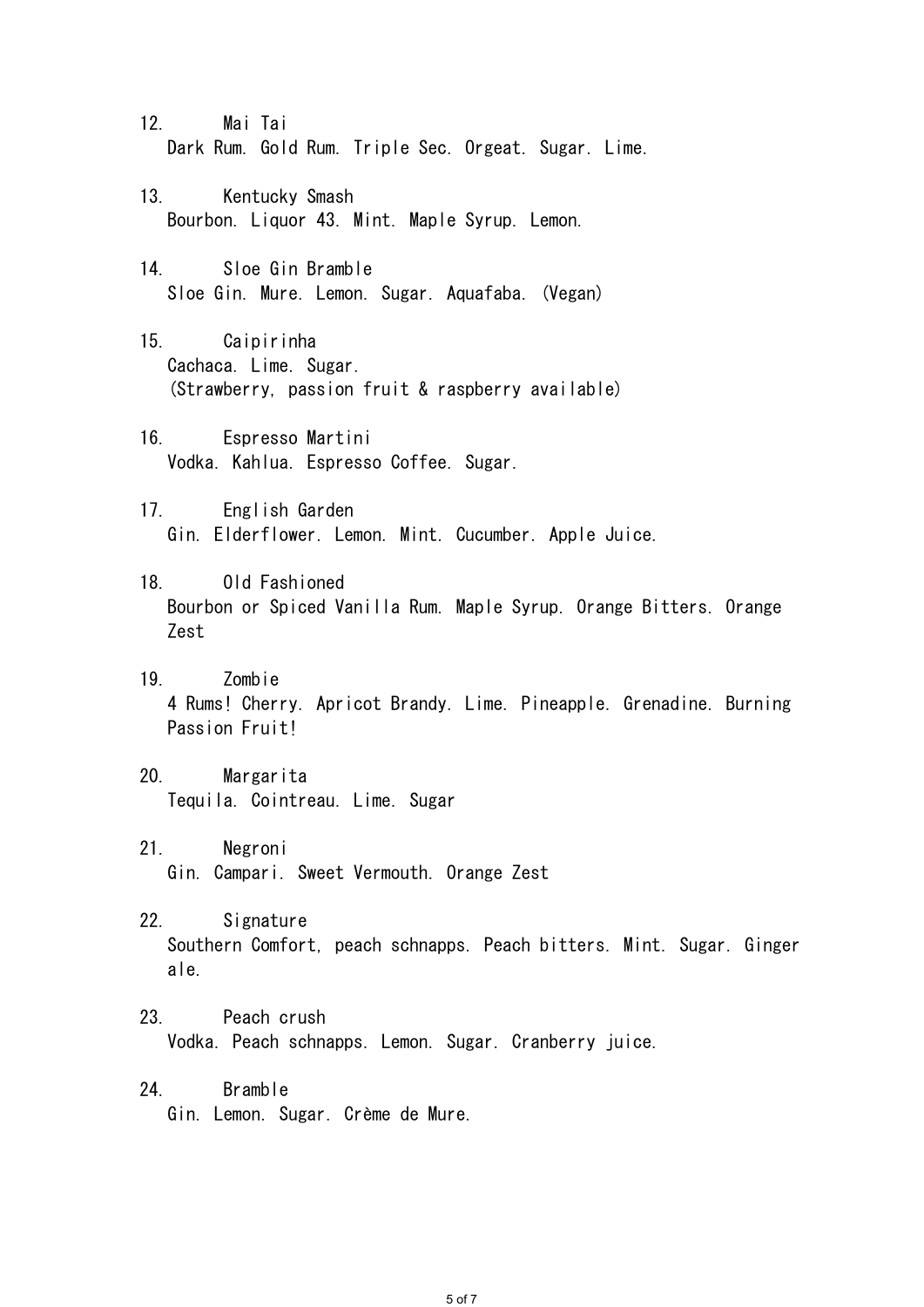